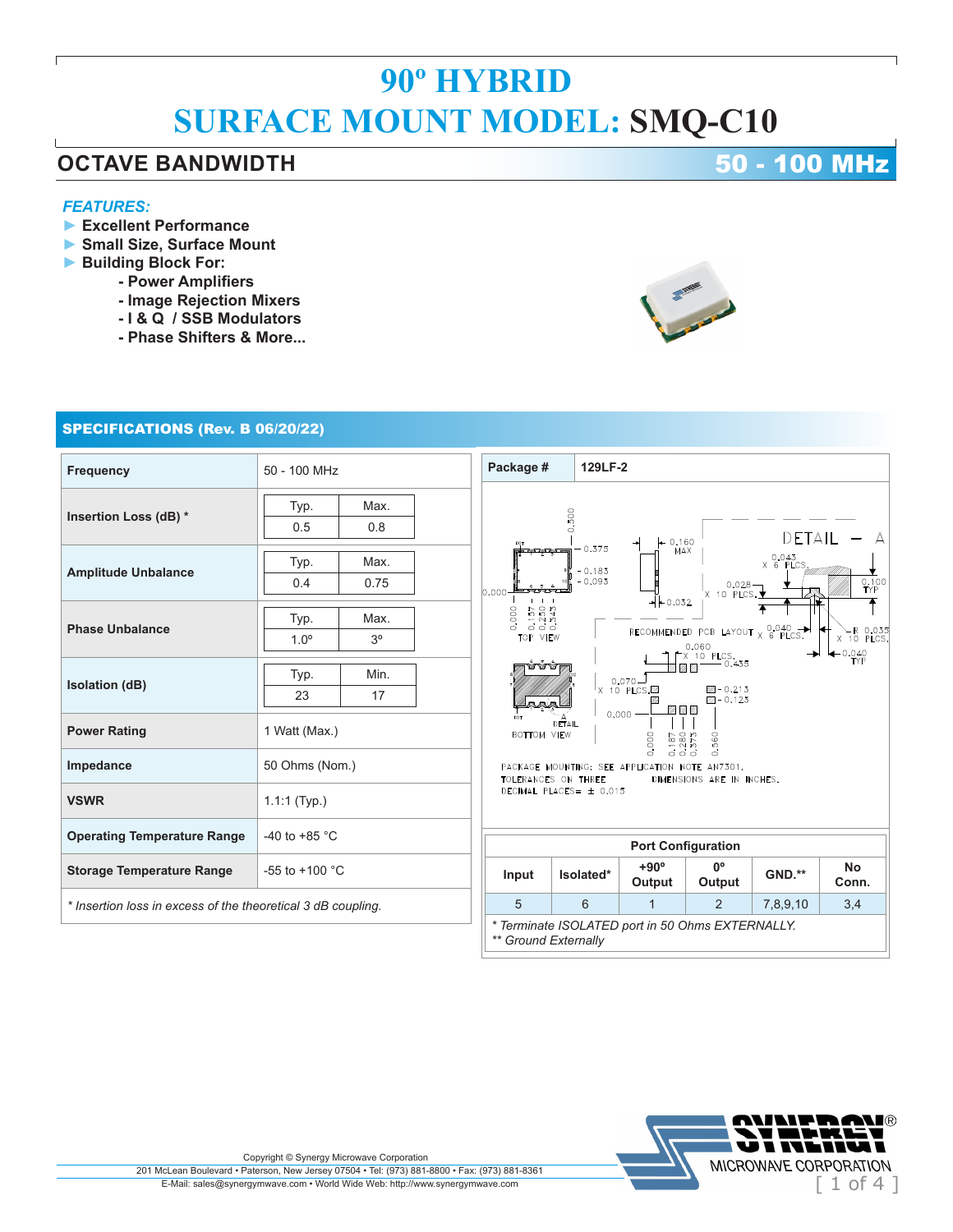## **OCTAVE BANDWIDTH 50 - 100 MHz**



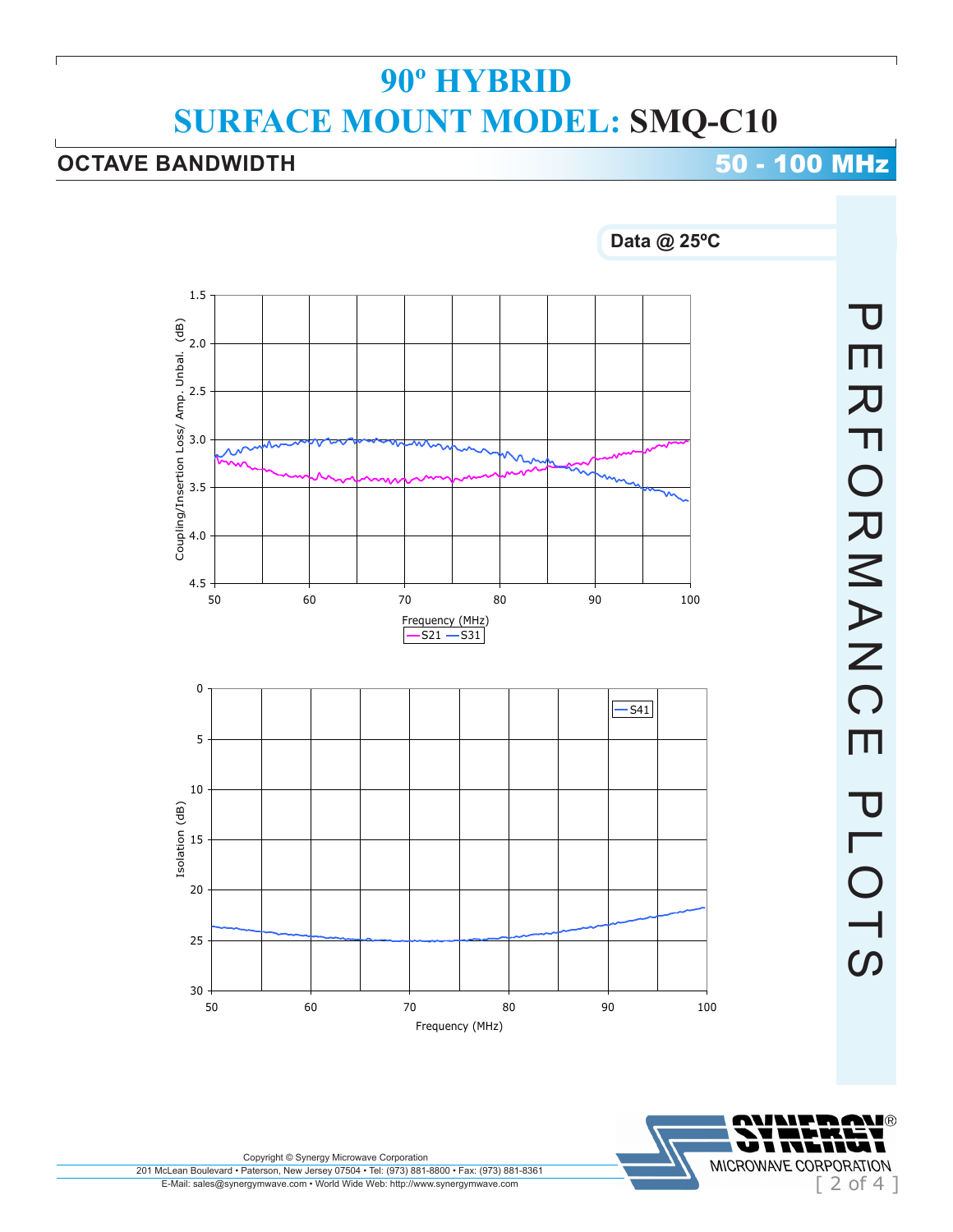## **OCTAVE BANDWIDTH 50 - 100 MHz**